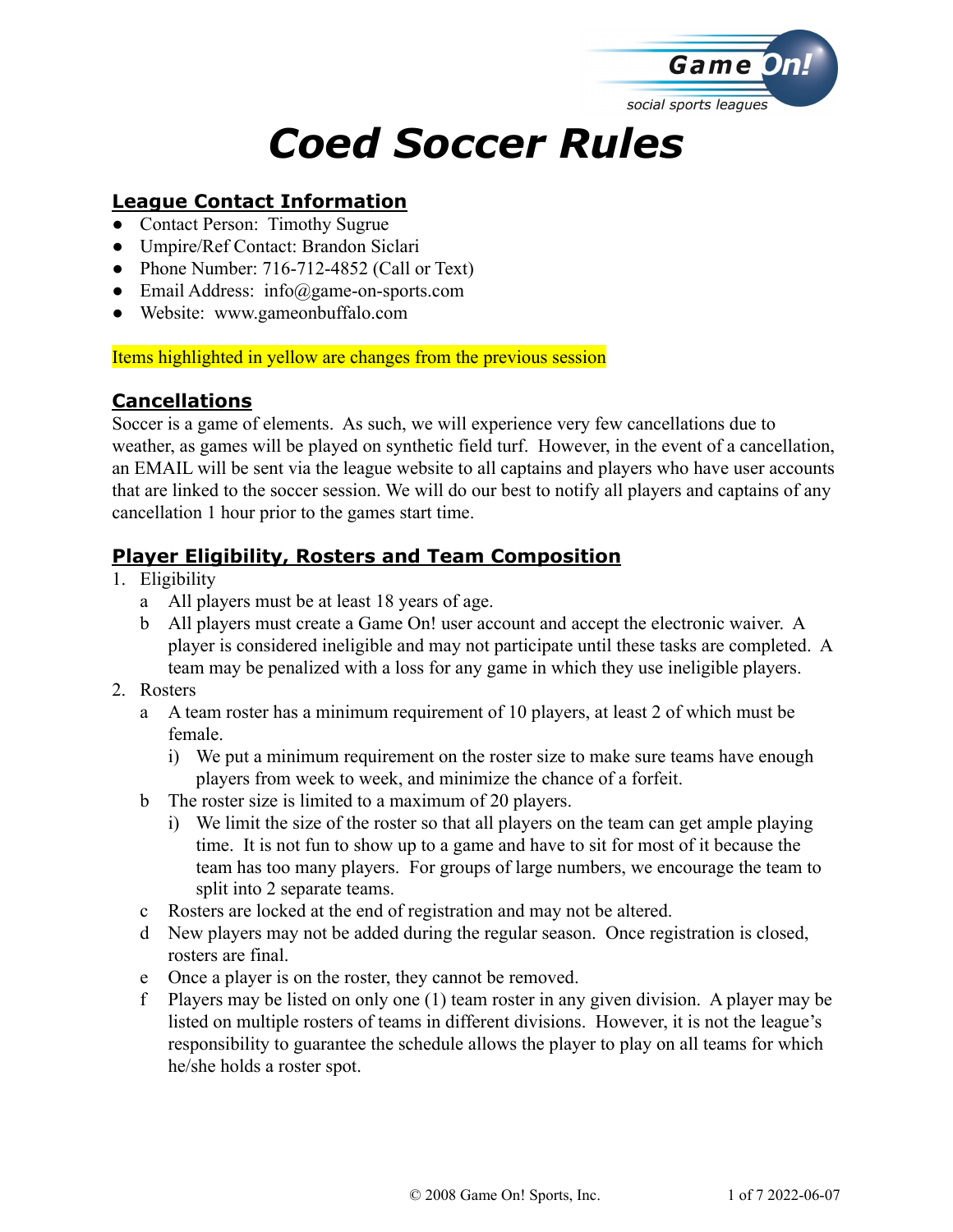

- g We recognize that sometimes you may need to use a substitute player if people from your team roster cannot make the game. In these situations, we encourage you to:
	- i) Borrow players from other teams, in the league, under the Short Handed Rules
	- ii) Use the Guest Pass program, where a person, not already on a team in your league, may register to play a single game as a sub. More details of this can be found on our website on the FAQ page and on the Guest Pass page, located on the main menu bar. (1) Guest Pass players may NOT be used for playoff games.
- 3. A team shall field 7 players (including goalkeeper) at a time. A minimum of 2 players must be female.
	- a If a team finds themselves short-handed and cannot field a team of seven (7) players, they may play short-handed or borrow players under the short-handed rules.
	- b However, a team must always have at least 1 female player on the field. If a team has zero (0) female players, it may not play and must forfeit.
- 4. Short-Handed Rules

No one likes a forfeit. If a team is short-handed and risks forfeiting, they may borrow up to 2 REGISTERED players from other team(s) in the division and/or league.

- a To be eligible, the borrowed player(s) must be listed on the roster of another team in the division and/or league and have accepted the league waiver.
	- i) Teams using ineligible players may receive a forfeit, as this goes against league rules
- b Teams may only borrow players for a regular season game
- c Teams may NOT borrow players for a playoff game
- d A team may borrow 1 or 2 players to reach no more than 7 eligible players total.
	- i) You may never borrow players to have substitutes standing on the sidelines with fresh legs
	- ii) If a team has 6 players, they may only borrow 1
	- iii) If a team has 5 or fewer players, they may only borrow 2
- e When borrowing players, a team may borrow 1 male and/or 1 female. You may never borrow 2 players of the same gender.
- f If after borrowing players, you still cannot field a team of 7 players, you must play short-handed.
- 5. Guest Pass Program
	- a Substitute players may register for a Guest Pass for individual games. See the Guest Pass and FAQ pages, on the main menu bar, on the website for more details.
	- b If a team is using a Guest Pass player or players, we encourage them to alert their opponent, before the game, as a courtesy. This will help minimize confusion or unnecessary roster checks during or after the game.
	- c An individual person may use a Guest Pass no more than 5 times for a single team in a session.
	- d If a Guest Pass player plays 5 games for a single team, that player may be added to the official team roster, by paying a guest pass registration differential fee of \$15, as long as doing so does not violate any other roster requirements and/or rules and/or greatly upset the balance of competition in the division. Basically, it's not meant to bring in a ringer at the end of the season to win a trophy. It's meant to help a team out when they are in need of players.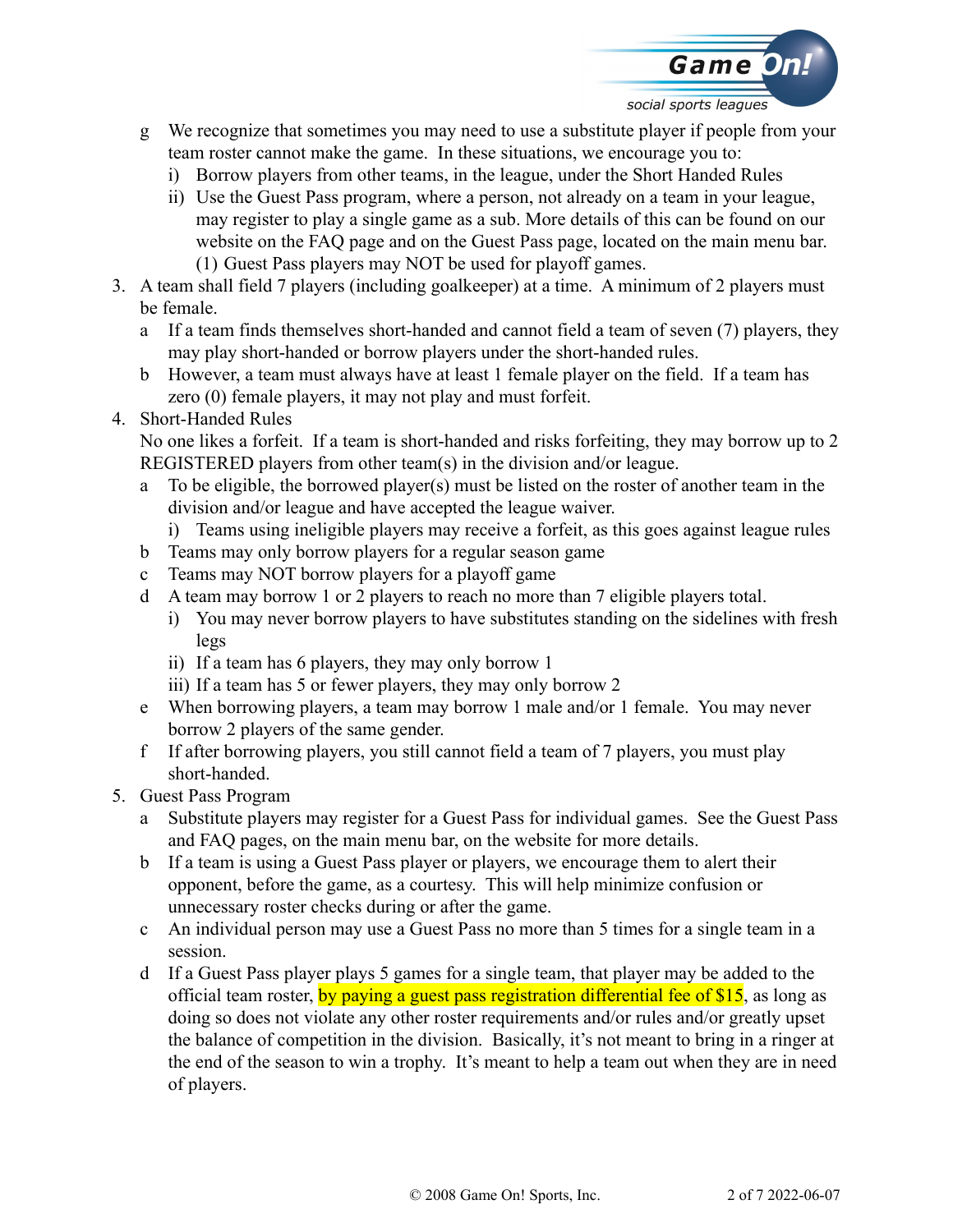

#### **Uniforms**

- 1. In order to minimize confusion on the field, each team must select a uniform color.
	- a Colors are awarded on a first come, first serve basis of fully registered and paid teams
	- b Captains are asked, at the time of registration, for a  $2<sup>nd</sup>$  choice, in case their primary choice has been taken.
- 2. The league will supply uniforms to each member on the team roster.
	- a You are welcome to customize the shirt. However, you must not modify the league logo on the front, or any sponsor logos that may be on the back. We also ask that you be tasteful and respectful in your customization.
	- b Those who miss the regular registration period, and register during the late registration period, may end up with a league-supplied shirt not of the same color as the rest of their team, or they may not get a league-supplied shirt, at all. In either case, they may end up having to wear a league-supplied scrimmage vest or bring a shirt of their own to match their team shirts.
- 3. Each rostered player is encouraged to wear the league-supplied shirt for their team. This is how the staff and/or referees will be able to quickly tell if you are a registered participant without wasting 15 minutes of playing time doing roster checks for each game.
- 4. If a person or persons are not wearing their league-supplied uniform, they will not be able to participate until they are verified as a registered participant.
	- a This verification will be performed by a Game On! staff member. Please note, other league duties may take precedence over the verification and may delay the verification.
	- b This verification will require a government-issued photo ID to match against the team roster. If the player cannot provide a photo ID to match against the roster, they will not be allowed to play.
	- c This verification will take place AFTER the scheduled game has begun. The game will not be delayed for this verification. Depending on how many players are without their uniform, this could mean a team loses their opportunity to call a coin toss. It may also mean a team has to play with fewer than 6 players (maybe even 0) on the field, until the verification process is completed.
- 5. Guest Pass or borrowed players will have to supply their own shirt of the same (or very similar) color as the team for which they are substituting.
- 6. Every player on their team must wear a shirt or jersey of this color while on the playing field.
- 7. Players not wearing the team color may be removed from the game by an official.
- 8. Goalkeepers **MUST** wear a different color shirt from the rest of their team to distinguish themselves as the keeper.
- 9. If two teams have end up with the same color uniforms (it can happen with large leagues, as there are about 10 colors and numerous shades of them), the away team will have to wear a league-supplied scrimmage vest or their own shirts of a different color during that game.

## **Equipment**

- 1. Metal spikes or cleats are not allowed. If there is any exposed metal on your footwear (this includes metal tipped rubber spikes), the referee has the authority to ask the player to change footwear or remove them from the game.
- 2. All players must supply and wear Shin Guards.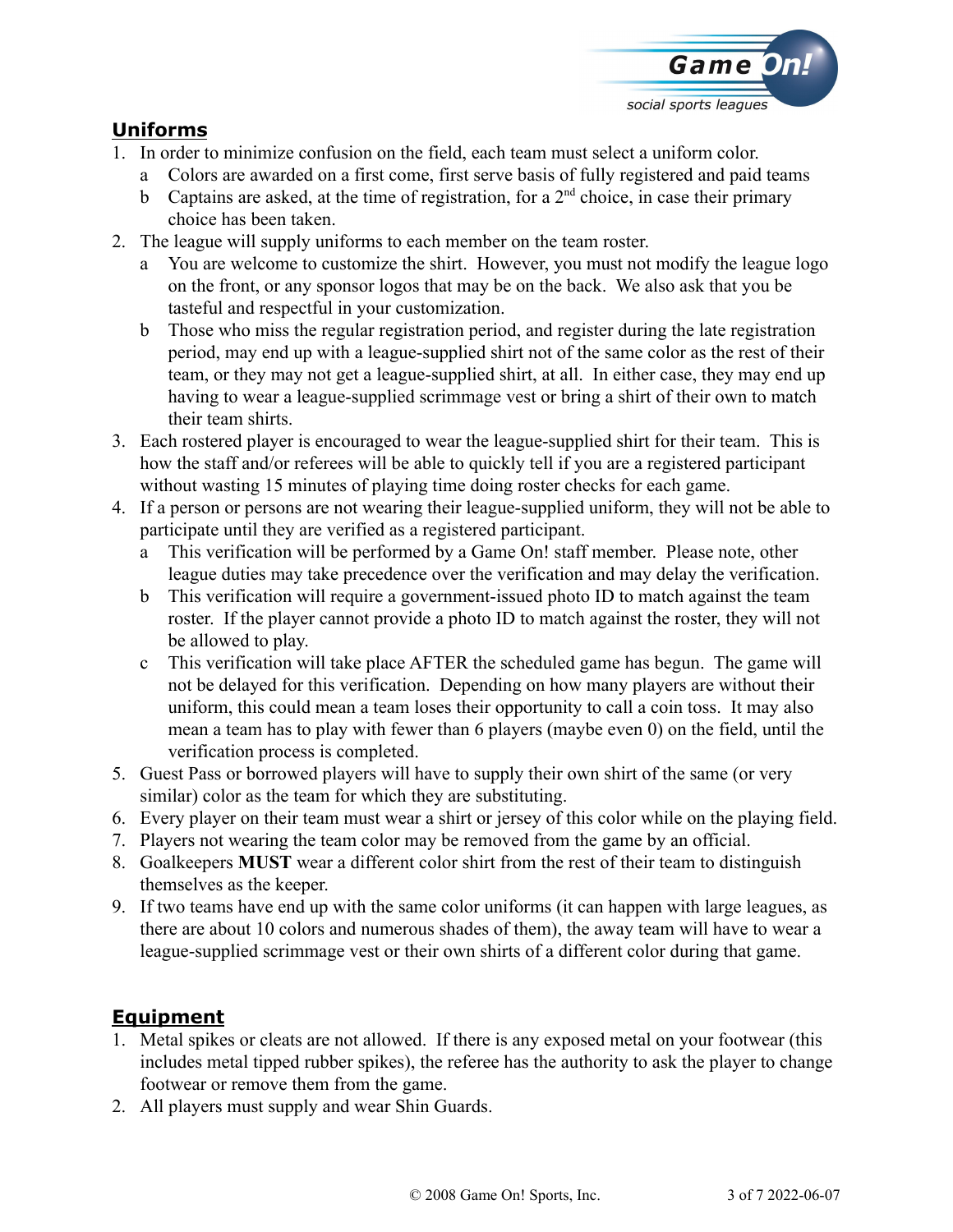

3. Teams must supply their own Size 5 balls for games.

# **Playing Field**

- 1. The playing fields will be 60 yards long by 30 yards wide.
- 2. Goals will be 6-foot tall by 12-foot wide.
- 3. The goal area will be a box, measured 4-yards from each goal post and 4-yards into the field of play
- 4. The penalty area will be a box measured 9-yards from each goal post and 9-yards into the field of play

## **Regulation Game and Time Keeping**

- 1. A regulation game will be forty (40) minutes in length (running clock).
- 2. The game will be split into two (2) 20-minute halves.
- 3. Half Time will be 2 minutes
- 4. The game clock will be kept by the official on the field.
- 5. Additional time will not be allowed.

# **Overtime Periods**

- 1. Regular Season
	- a There is no overtime in the regular season. A game may end in a tie.
- 2. Playoffs
	- a Games will be determined by a set of five (5) penalty kicks.
	- b The higher seeded team will have the option to shoot first or second.
	- c Any player on the roster can take the penalty kick. However, at least two (2) of the kicks must be made by female players.
	- d If a winner has not been determined at the end of the first set of penalty kicks, a "1 for 1" sudden victory of penalty kicks will determine the victor. Here, you must alternate gender in kicks for these additional rounds.

## **Forfeits**

- 1. A forfeit will occur if a team does not have enough players to meet the minimum player requirements listed in the *Team Composition* section above.
- 2. Forfeits take effect ten (10) minutes after the scheduled game start time.
	- i) Any time lost during this 10 minute window will **NOT** be added to the first half or the game.
- 3. A forfeited game will be recorded as a forfeit win, in favor of the non-forfeiting team.
- 4. The forfeiting team will lose 1 standings point.
- 5. In addition to receiving a loss, the forfeiting team will lose their refundable forfeit fee, paid at the start of the season.
- 6. This forfeit fee must be replenished within 3 days following the forfeited game or the forfeiting team will not be allowed to play their next game. This will result in a  $2<sup>nd</sup>$  forfeit.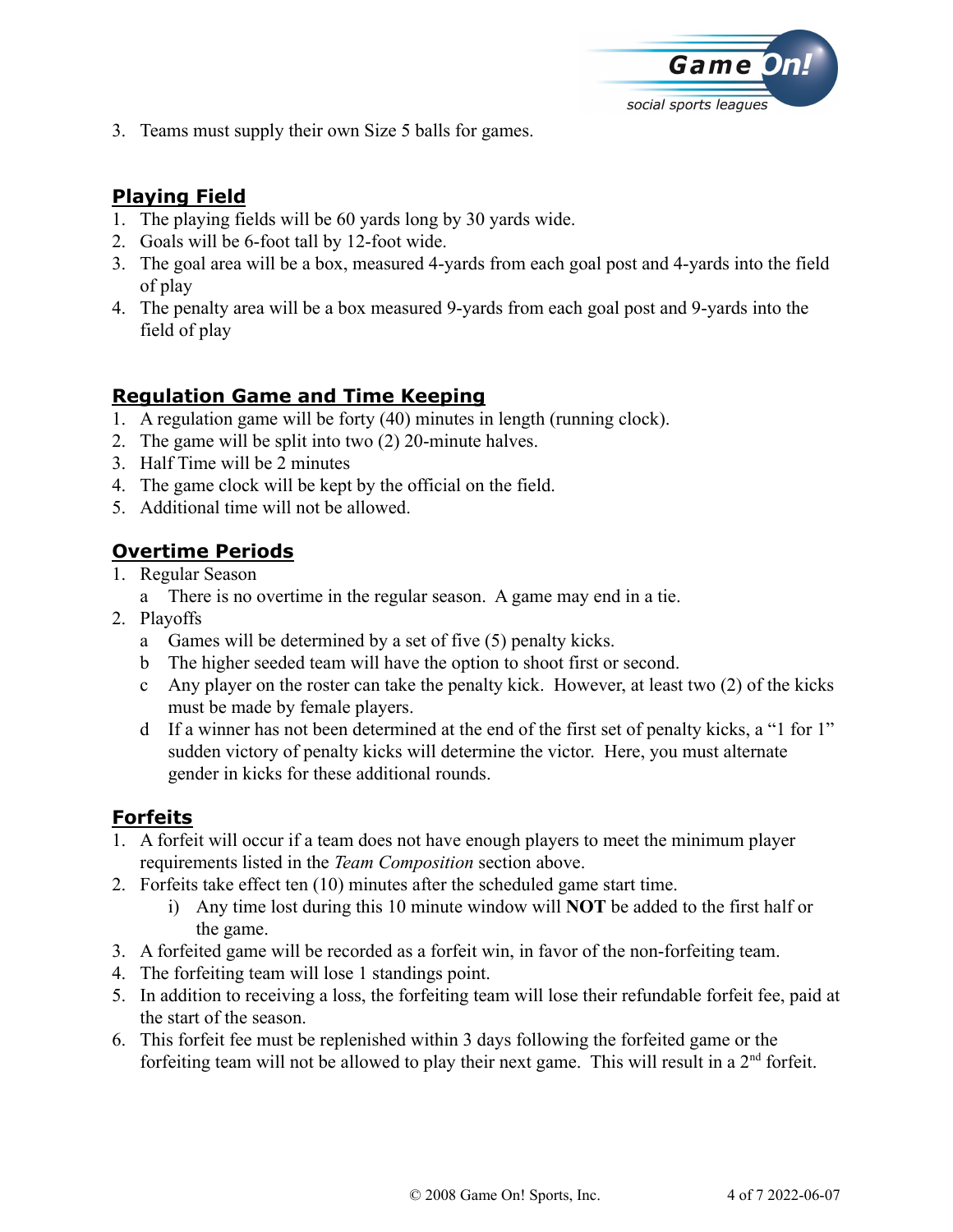

7. Teams with 2 or more forfeits may not be eligible for playoffs. In addition, they may be removed from the league for the remainder of the session and/or future sessions.

#### **Protests**

- 1. You are not able to protest any referee decisions.
- 2. A protest may only be made if a team feels their opponent is using ineligible and/or illegal players.

An illegal player is a player who is registered to a team in the program, but playing on a team other than the one to which they are registered, outside of the short-handed rules. This protest must be done prior to the start of the game or prior to the player(s) in question stepping on the field should they arrive to the game after it has started. Once player(s) have participated in the game, their opponent, by default acknowledges them as eligible and legal.

An ineligible player is someone who is not registered to a team in the program or does not have a valid Guest Pass for the game in which they are playing. A protest on an ineligible player may come at any time during or after a game has been played. A team can still receive a forfeit loss, from the league, for using ineligible players even if a protest is not filed.

- 3. If the protest is due to ineligible and/or illegal players, players from **BOTH** teams must lineup with a valid photo ID (i.e. driver's license or other legal verification) to be verified against their team roster.
	- a The player's photo ID must match the name of the player as shown on the roster. If they do not match, then the player cannot be verified and must sit out the game. Therefore, it is very important to for players to use their REAL NAMES in their user account which populates their team rosters.
	- b If a player does not have photo ID, they cannot be verified and will have to sit out the game until they can be verified.
	- c The roster checks will be performed with the game clock running.
	- d If an ineligible player (a person not registered at all with the program or Guest Pass program) is found, the offending team will forfeit the game on the spot. If both teams have ineligible players, both teams will receive a forfeit.
	- e If an illegal player (person registered with the program but not appearing on this particular team roster and also violating the short-handed rules) is found, the offending team will give up a goal (1 point) to their opponent, and the illegal player will not be allowed to play. If both teams have illegal players, both teams give up points.
- 4. If no roster violations are found on the team being challenged and/or if roster violations are found on the roster of the protesting team, then the protesting team will give up two (2) goals (2 points) to their opponent for wasting everyone's time.

## **General Rules of Play**

- 1. The league shall follow the same rules as USSF with the following exceptions:
	- a. Substitutions may be made at the discretion of the referee during any stoppage in play. **No substitutions will be allowed in the last 2 minutes of play.**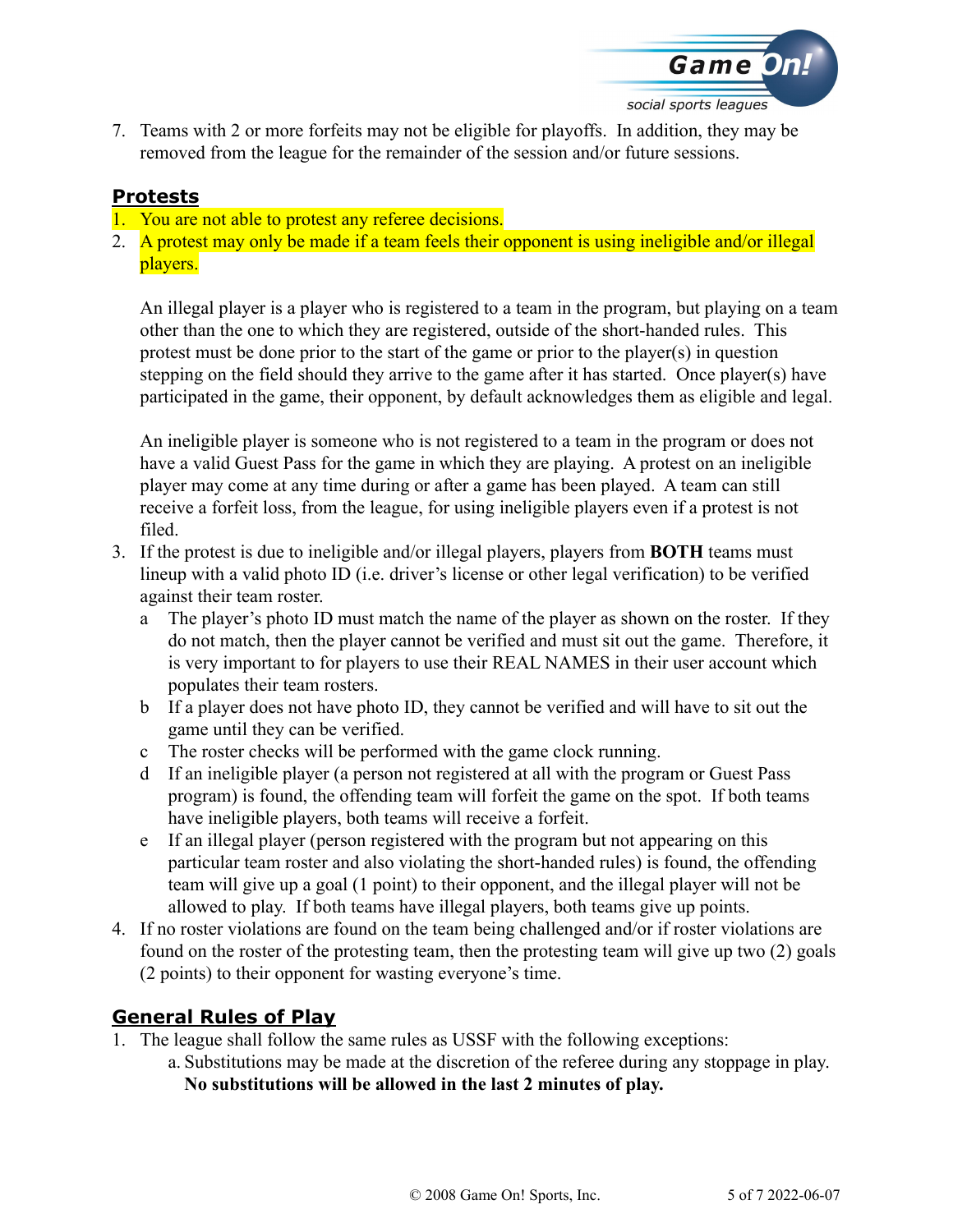

- b.Slide tackling is **NOT** allowed, with the exception of goalies in their own box, and a player attempting to get/save a ball as long as there is not another person within 5 feet of the ball. If a player attempts a slide and someone is within 5 feet of the ball, a penalty will be called. On the first instance of a slide tackle, there shall be an indirect kick. On the  $2<sup>nd</sup>$  instance, a yellow card will be issued. On the  $3<sup>rd</sup>$  instance and beyond, the player sliding will receive a yellow card AND the team will receive a red card and must play down a person for the rest of the game.
- c. Free Kicks: Opponents must be at least five (5) yards from the ball during a free kick.
- d.If a caution is given (yellow card), the player must leave the field for the rest of the game. No exceptions. If a red cards is given, the player will leave for the rest of the game and be suspended a minimum of one additional game. When a player is given a red card, his/her team must complete the game short one player.
- e. Goalies may not score directly from goal kicks or thrown balls after saves.
- 2. The following USSF rules are listed for emphasis:
	- a. Jewelry, of any kind, is not allowed on players during the game.
	- b. Spitting, at, on or in the direction of another person, is **NOT** allowed. No warnings will be given. A player will receive an immediate **EJECTION**.
- 3. All referee decisions are final.
- 4. The winning team must report scores.
	- a. If there is a Game On! Field Manager present, you may ask them to enter the score for you.
	- b. The team captain may enter the score directly into the league website, from their Team Schedule page.
	- c. The team captain may text or email the score to scores@game-on-sports.com
- 5. In order to keep standings current and accurate during the season, score reporting must be done by 6pm on the Sunday following their game. Failure to provide the league with scores, by the designated time, may result in the game not counting in the standings. This really only penalizes the winning team, as the winning team receives 2 standings points and the losing time receives 0.

#### **Team Rankings and Playoffs**

- 1. Team Rankings
	- a. Teams are ranked by a point system. A team will receive 3 points for a win, 1 point for a tie, 0 points for a loss, and -1 point for a forfeit
	- b. In the event 2 or more teams are tied in standings points, the following tie-breaking criteria will be used to separate teams. If more than 2 teams are tied, the tie-breakers are applied to find single leader among the tied teams. Once the leader is determined, the remaining tied teams will begin at the top of the tie-breaking criteria. The process is repeated until all ties have been resolved.
		- i. Overall Greater # of Wins
		- ii. Head-to-Head Record
		- iii. Lower Total Goals Scored Against (shown as PSA in the standings)
		- iv. Fewer Forfeits
		- v. Coin Toss
- 2. Playoffs